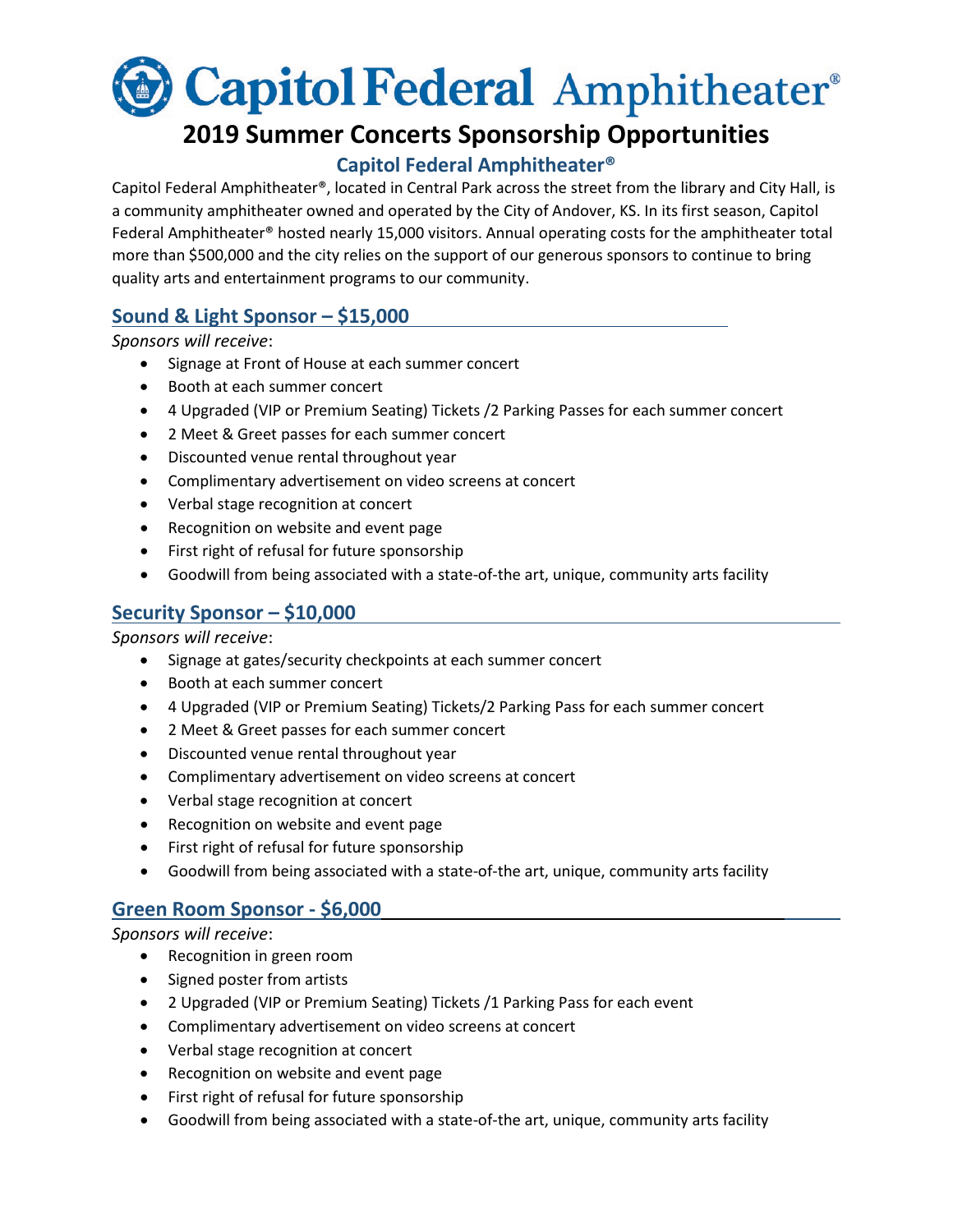# **Patrons of The Amphitheater- \$2,500 (Multiple)**

*Sponsors will receive*

- Opportunity to hang 5' x 4' banner in Central Park during concerts.
- 2 yard signs to be placed in Central Park during concerts.
- Verbal stage recognition at concert
- Logo Recognition on website and event page
- Logo included on our sponsor list on video screen
- Goodwill from being associated with a state-of-the art, unique, community arts facility

#### **Supporters of The Amphitheater- \$1,000 (Multiple)**

*Sponsors will receive*

- Yard sign to be placed in Central Park during concerts
- Logo Recognition on website and event page
- Logo included on our sponsor list on video screen
- Goodwill from being associated with a state-of-the art, unique, community arts facility

#### **Friends of The Amphitheater- \$500 (Multiple)**

*Sponsors will receive*

- Name Recognition on website and event page
- Name included on our sponsor list on video screen
- Goodwill from being associated with a state-of-the art, unique, community arts facility

Contact Katie Cork at 316-977-9439 to discuss and develop and unique and personalized sponsorship that fits your giving goals!

In addition to those listed, we offer customized sponsorships ranging from \$3,000 - \$25,000. Join us as a custom sponsor and receive benefits such as complimentary advertising on our media boards, complimentary concert tickets, artist meet & greets and more!